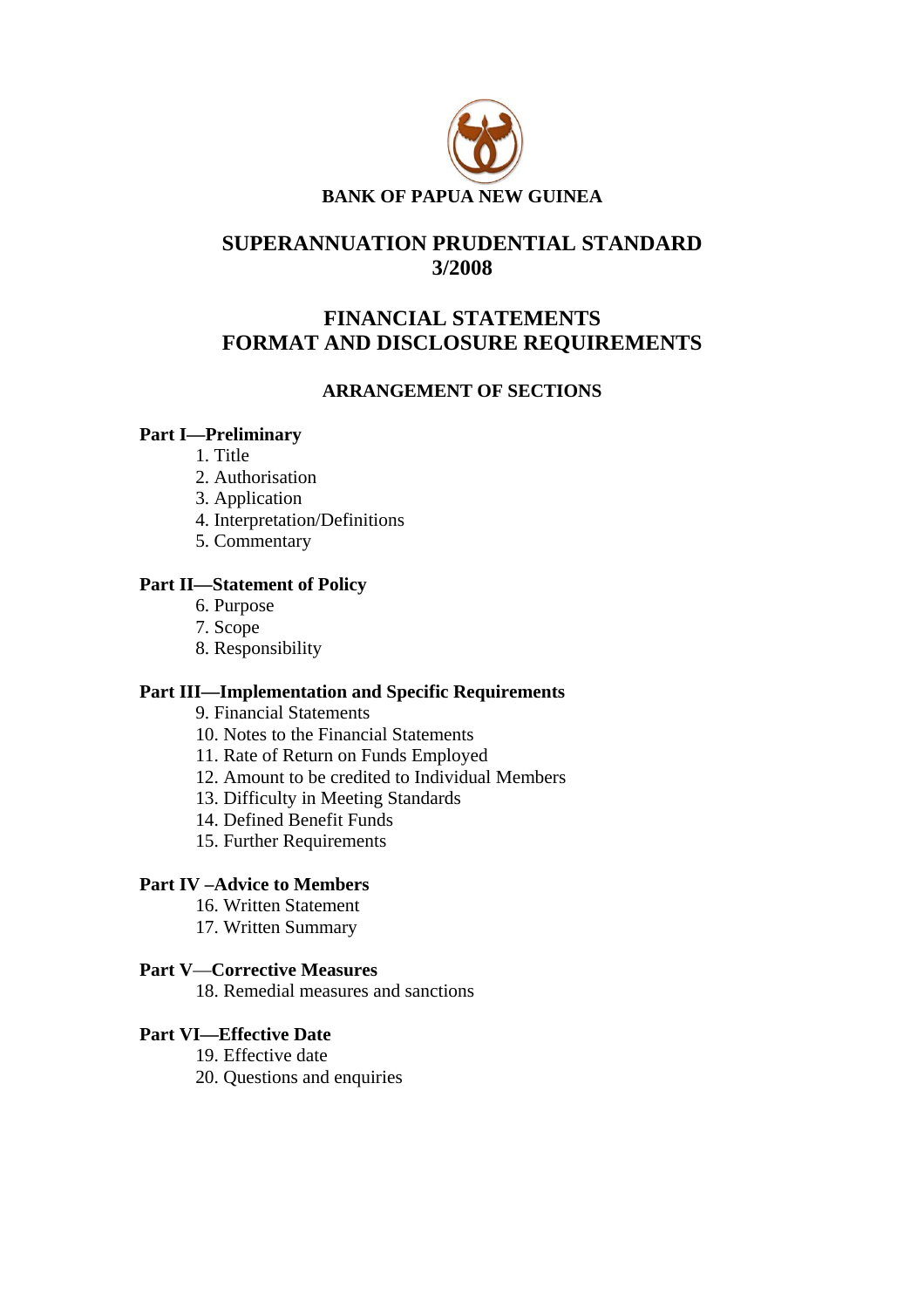## **PART I – PRELIMINARY**

- 1) *Title:* This Standard may be cited as *Superannuation Prudential Standard 3/2008 (Financial Statements Format and Disclosure Requirements)*.
- 2) *Authorisation:* The Bank of Papua New Guinea, ('Central Bank") acting under Section 43 of the *Superannuation (General Provisions) Act 2000* and all other powers enabling it, determines this standard.
- 3) *Application:* All Authorised Superannuation Funds ("ASFs") and relevant licence holders.
- 4) *Interpretations/Definitions:* In this Standard, unless the contrary intention appears:
	- a) "Act" means the *Superannuation (General Provision) Act 2000*, and Regulations, other prudential standards, licences, authorities and other instruments made under or for the purposes of that Act.
	- b) "Accounting Standards" are those standards as promulgated by the International Accounting Standards Board (IASB) and known as International Financial Reporting Standards (IFRS) previously known as International Accounting Standards (IAS) and as adopted by the Accounting Standards Board of Papua New Guinea (ASB – PNG).
	- c) "Financial Statements" means financial statements provided by the licensed trustee of an ASF on an annual basis.
	- d) "MER" means the Management Expense Ratio determined in accordance with *Superannuation Prudential Standard 2/2006 Management Expense Ratio*.
	- e) "RoR" means Rate of Return.
	- f) "OSAT" means Operating Surplus After Tax.
- 5) *Commentary:* Commentary in this Standard is included for guidance.

### **PART II – STATEMENT OF POLICY**

- 6) *Purpose*: This Standard principally prescribes requirements in respect to the minimum reporting and disclosure requirements.
- 7) *Scope:* This Standard applies to all ASFs and relevant licence holders.
- 8) *Responsibility*: It is the responsibility of the board of directors of the licensed trustee company and relevant licence holders to comply with this Standard.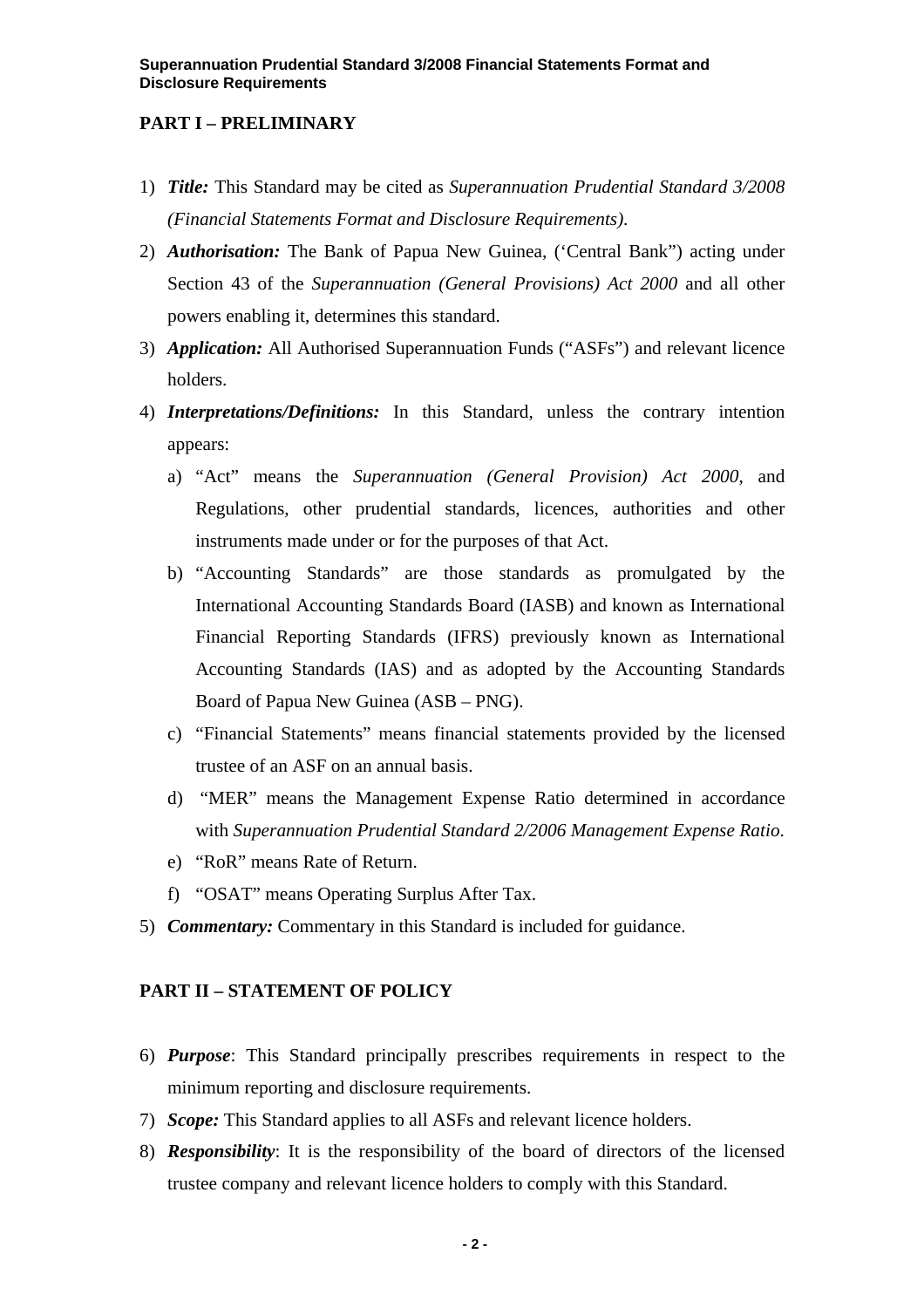#### **Commentary**

- 1. The primary purpose of an ASF is to provide benefits on the retirement of members of the ASF. In expectation of such benefits, contributions are made by, and/or on behalf of, members. Members will therefore have a particular interest in the performance of trustees and administrators in managing the resources under their control and in the ability of the plan to generate, and distribute when due, an adequate level of benefits.
- 2. Members are likely to be the primary users of financial reports of ASFs. Other users may include potential members and beneficiaries of the ASF, employers, trustees and plan administrators, trade unions, investors (and financial analysts and other advisers) concerned with an entity's potential obligations in respect of the plan, regulators, and other members of the community.
- 3. This standard addresses issues of disclosure that are supplementary to those required under IAS 26.

## **PART III – IMPLEMENTATION AND SPECIFIC REQUIREMENTS**

### *9) Financial Statements*

- a) The financial statements shall be prepared in accordance with the Act, the International Financial Reporting Standards and the prudential standards issued by the Bank of Papua New Guinea and shall include as a minimum the following:
	- i) Statement of Changes in Net Assets outlining the revenue and expenditure during the period.
	- ii) Statement of Net Assets so as to be able to determine total assets, total liabilities and the net assets of the ASF as at the balance date.
	- iii) Statement of Cash Flows so as to be able to determine the cash inflows and outflows of the ASF for the period.
	- iv) A summary of Significant Accounting Policies adopted by the ASF.
	- v) Notes to the financial statements setting out where necessary further details in respect to the financial statements as required under this standard.
- b) The financial statements shall be in English and monetary items shall be in the PNG currency.

#### **Commentary**

1. Though not required by this Standard, it is recommended that the financial statements included in general purpose financial reports be supported by a report of the trustees of the fund. That report should include comment on the investment performance and policies of the plan, highlight significant features of the operations of the fund and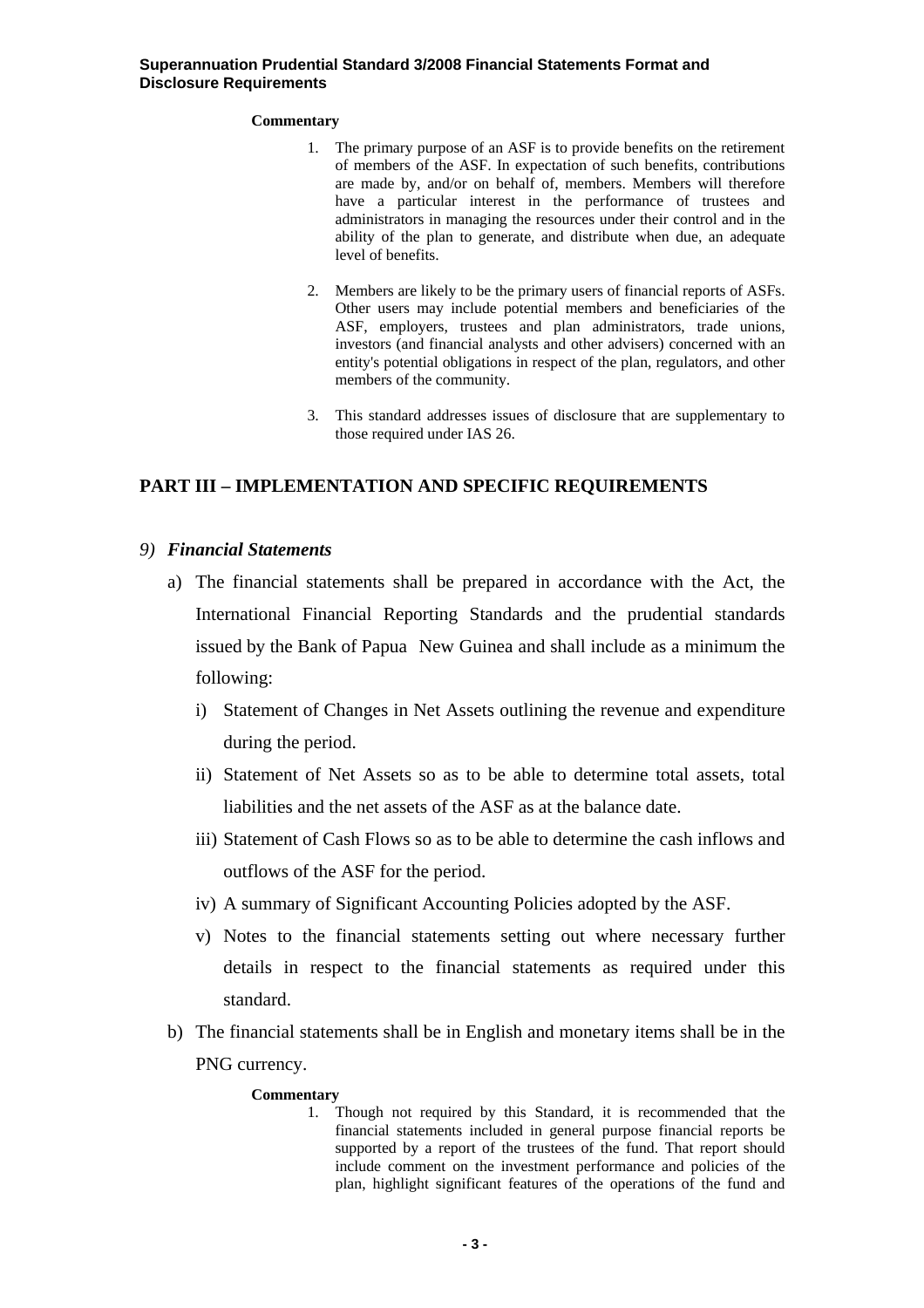confirm that requirements of the trust deed had been complied with, or identify those requirements which had not been complied with.

2. The trustees' report should also include a formal statement as to the fairness of presentation of the financial report prepared in respect of the fund.

#### *10) Notes to the Financial Statements*

- a) The notes to the financial statements shall disclose:
	- i) The fair value of each investment held at year end.
	- ii) The change in fair value of investments attributable to each investment.
	- iii) The dates of the last independent property and investment valuations, and the name and qualifications of the valuer.
	- iv) The method adopted in determining fair value for each class of asset disclosed.
	- v) Investment expenses of the investment manager, including brokerage and commissions on purchases and sale of assets; commissions, fees and brokerage on placement of short or long term money on deposit or on treasury notes and other fixed interest ; and sub-underwriting fees.
	- vi) The remuneration paid to the auditor for auditing the financial statements and for any other services provided during the period.
	- vii)Benefits which have been requested or have become payable at the reporting date which remain unpaid at that date disclosed as a current liability in the Statement of Net Assets.
	- viii) In respect of any unallocated members funds, disclose the circumstances leading to the unallocated amount.
	- ix) The name of the trustee company.
	- x) Directors of the trustee company at the balance date and at any time during the period.
	- xi) Any trustee related entities.
	- xii)The name of the fund administrator.
	- xiii) The name of the investment manager.
	- xiv) The individual remuneration paid or payable to the directors of the trustee company in respect of their role as directors, and distinguishing per director between the following categories of remuneration:
		- (1) Salary and fees.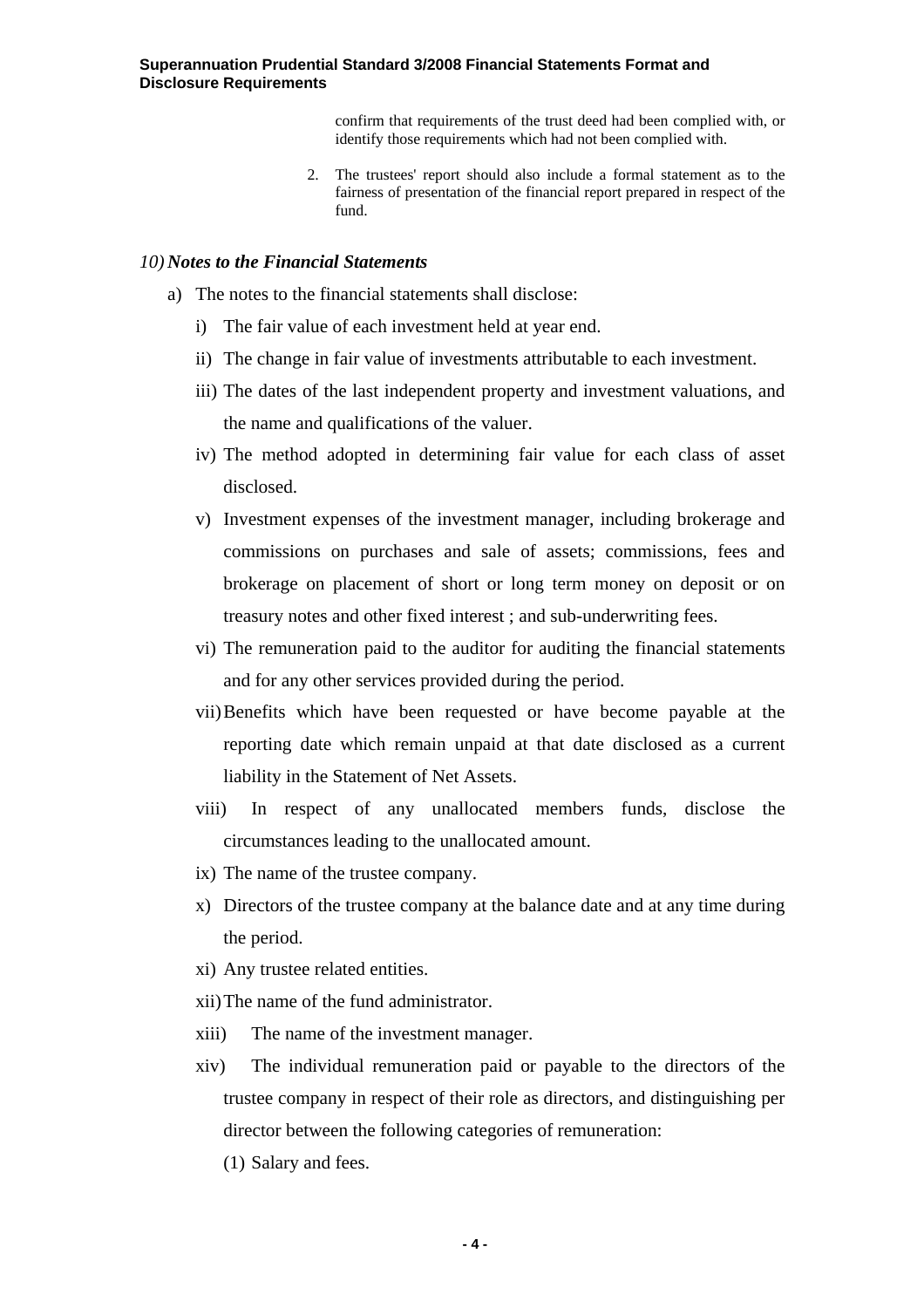- (2) Bonus.
- (3) Non-monetary benefits.
- (4) Post-employment benefits.
- xv) The number of employees of the ASF or the trustee company whose remuneration and allowances exceeds K100, 000 in bands of K50, 000.
- xvi) Details of all related party transactions with the trustee company and its directors, and any amounts receivable or payable at the balance date.
- xvii) The annual return on funds employed and the annual crediting rate.
- xviii) Details of income tax payable, deferred tax liabilities and benefits.
- xix) Details of contingent liabilities.
- xx) Details of capital commitments.
- xxi) Details of any significant events occurring after the balance date.
- xxii) Details of financial instruments and exposures in respect thereto.
- xxiii) Depreciation of property (other than investment property plant and equipment).
- xxiv) The MER for the year and the previous two years.
- xxv) Details of any exposure to derivative contracts.
- xxvi) Details of investments that exceed 5% of the net assets available for benefits.
- xxvii) Details of Changes in Members' Funds disclosing:
	- (1) How the change in net assets has been apportioned to Members' accrued benefits and reserves;
	- (2) Interest credited to or provided for crediting to members;
	- (3) Details of contributions not yet allocated to members accounts;
	- (4) Details of funds not yet allocated to members accounts; and
	- (5) Others changes in Members' Funds (the details of which are to be provided).
- xxviii) A summary of the membership of the ASF including details of active and inactive members.
- xxix) In respect of ASF's with defined benefit obligations, details of the actuarial report which shall be no older than three years in respect to members benefit, setting out the following:
	- (1) The date of the report;
	- (2) The name and qualifications of the actuary;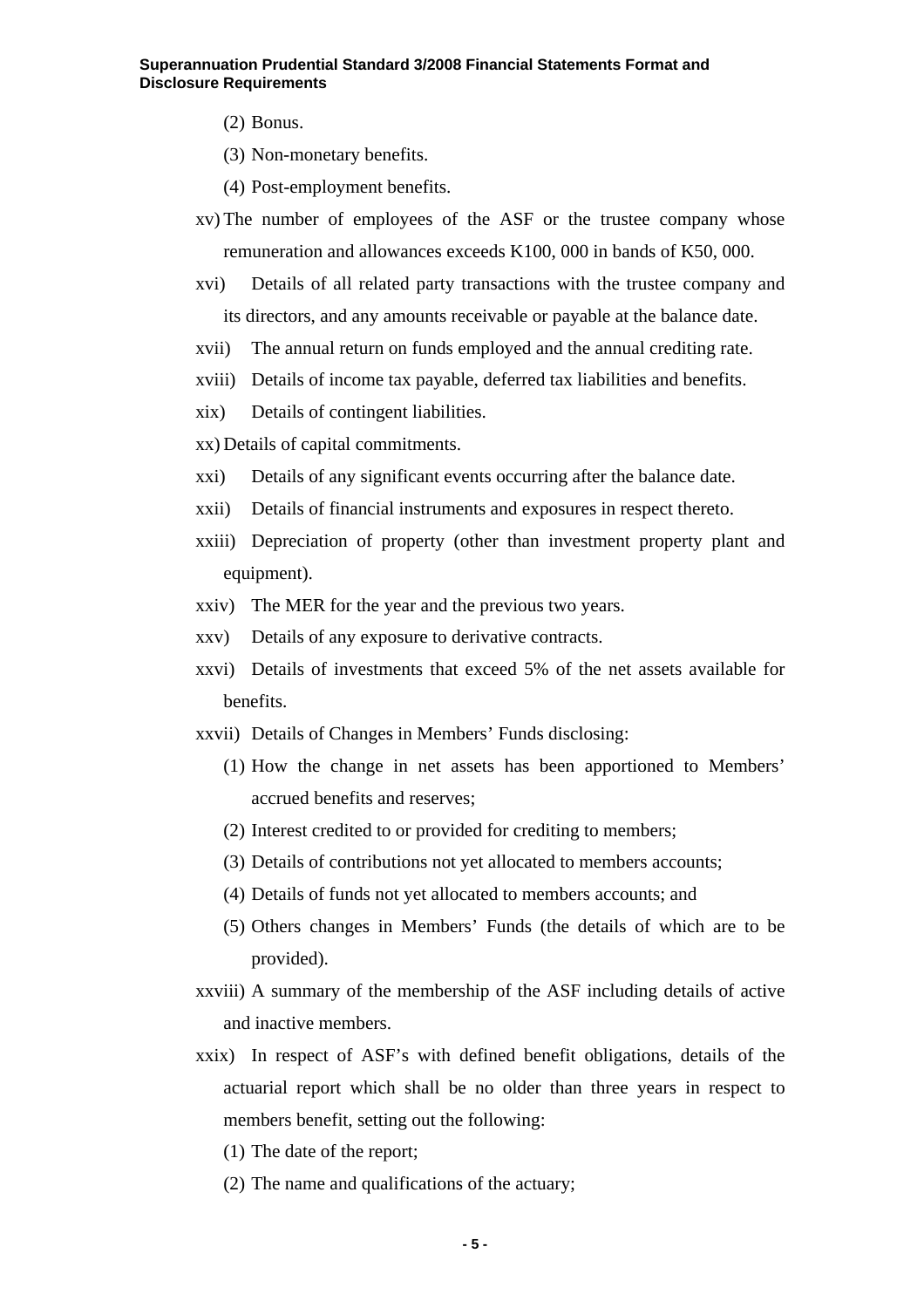- (3) A description of the significant actuarial assumptions made;
- (4) The method used to calculate the actuarial present value of promised retirement benefits; and
- (5) Any comments by the actuary in respect to the estimated surplus or deficit in net assets as compared to the ASF's members.
- xxx) Operating costs which includes:
	- (1) Administration expenses;
	- (2) Trustee fees;
	- (3) Board fees and expenses;
	- (4) Investment Managers fees;
	- (5) Fund Administrator's fees;
	- (6) Bank of Papua New Guinea regulatory charges;
	- (7) Depreciation of property plant and equipment used by the ASF;
	- (8) Donations;
	- (9) Advertising expenditure; and
	- (10) Other operating expenses.

### *11) Rate of Return on Funds Employed*

- a) The annual rate of return of the ASF as defined in this standard shall be published in the Annual Report, and referred to on this basis in all other forms of communication with members.
- b) To calculate the annual rate of return on funds employed (RoR), it is necessary to establish the operating surplus after tax (OSAT) of the ASF net of all expenses, fees and taxes, net also for this purpose of amounts credited to the accounts of members who have exited the ASF through the year. The OSAT is equal to the Change in net assets after tax less revenue from contributions plus benefit payments.
- c) OSAT is then related to the average funds employed. Funds employed are the average daily balance of total member accounts, including contributions received during the year, plus the opening level of any reserves (R) and the average balance of any unallocated member funds (U).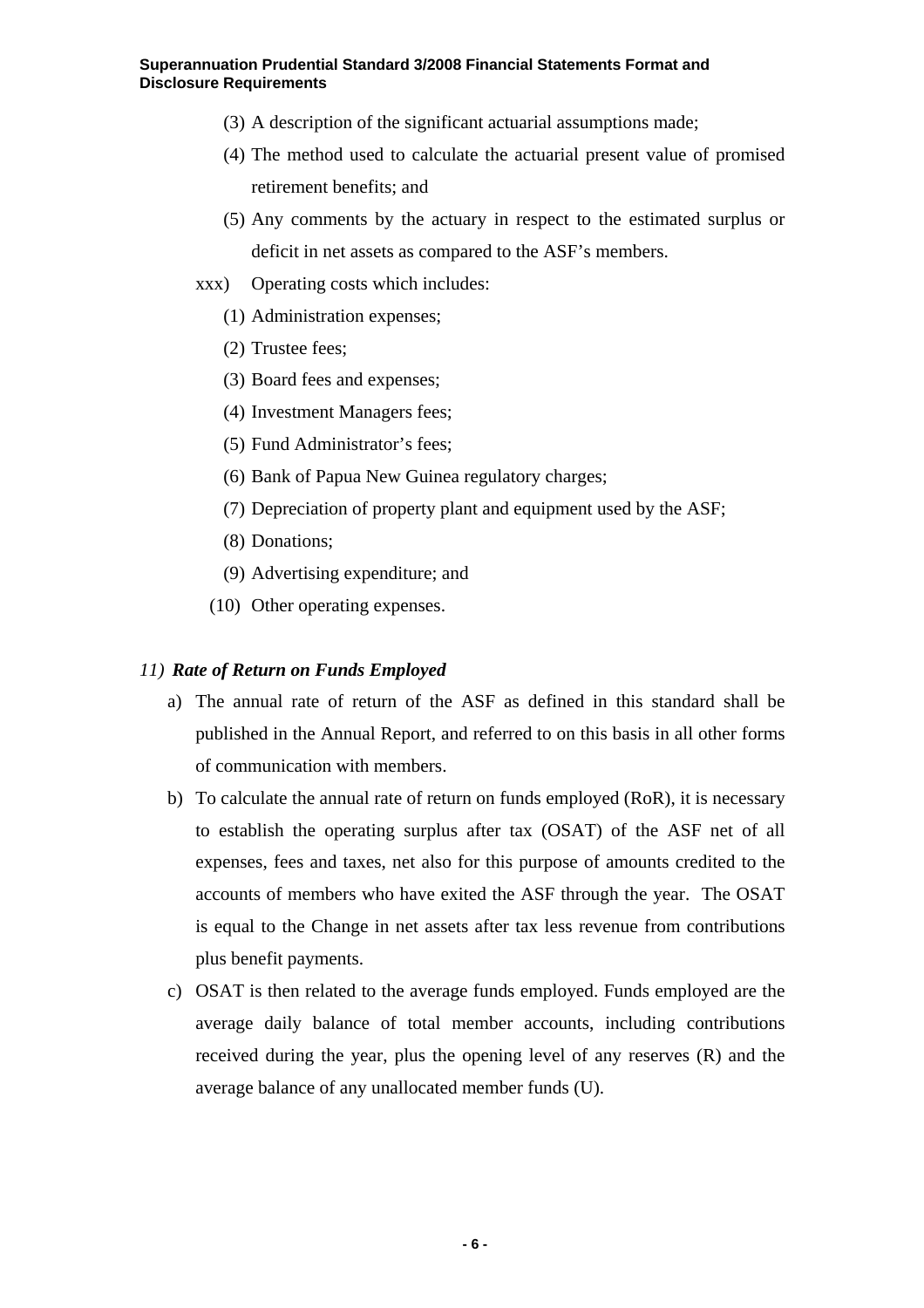d) Thus, the annual rate of return  $(RoR) =$  $\sum$  (*Bn* / 365) +  $R$  + *U OSAT*  $(Bn / 365)$ 

> where:  $B =$  total daily balance of member accounts  $n =$  each day of the accounting year,  $n = 1, 2, \ldots, 365$  (leap year) 366)

### *12) Amount to be Credited to Individual Members*

- a) The total amount to be distributed to members' accounts is the operating surplus after tax (OSAT) of the ASF plus or minus any movement out of or into reserves (r), ie, [OSAT+ r]
- b) To calculate the annual crediting rate (ACR) across the ASF, it is necessary to relate this amount to the average daily balance of total member accounts.
- c) Thus, the annual crediting rate  $ACR =$ ±  $(B_n / 365)$  $OSAT \pm r$
- d) The Kina amount to be credited to a member =  $\sum (b_n/365) \times ACR$ where  $b =$  the member's average daily balance over the year
- e) In any formal presentation of the annual crediting rate such as the Annual Report, where the transfer to or from reserves affects the annual crediting rate by 0.5% or more, the rate before transfer will also be shown.

### *13) Difficulty in Meeting the Standard*

- a) If any ASF believes it will have difficulty in complying with this standard, it must consult with the Central Bank forthwith, in order to:
	- i) seek guidance on how to comply as closely as possible, and
	- ii) agree on the means by which its administrative records can be improved to enable it to comply with the Standard in future years.

### *14) Defined Benefit Funds*

a) Section 12 does not apply to a defined benefit fund. Member entitlements are defined in legislation.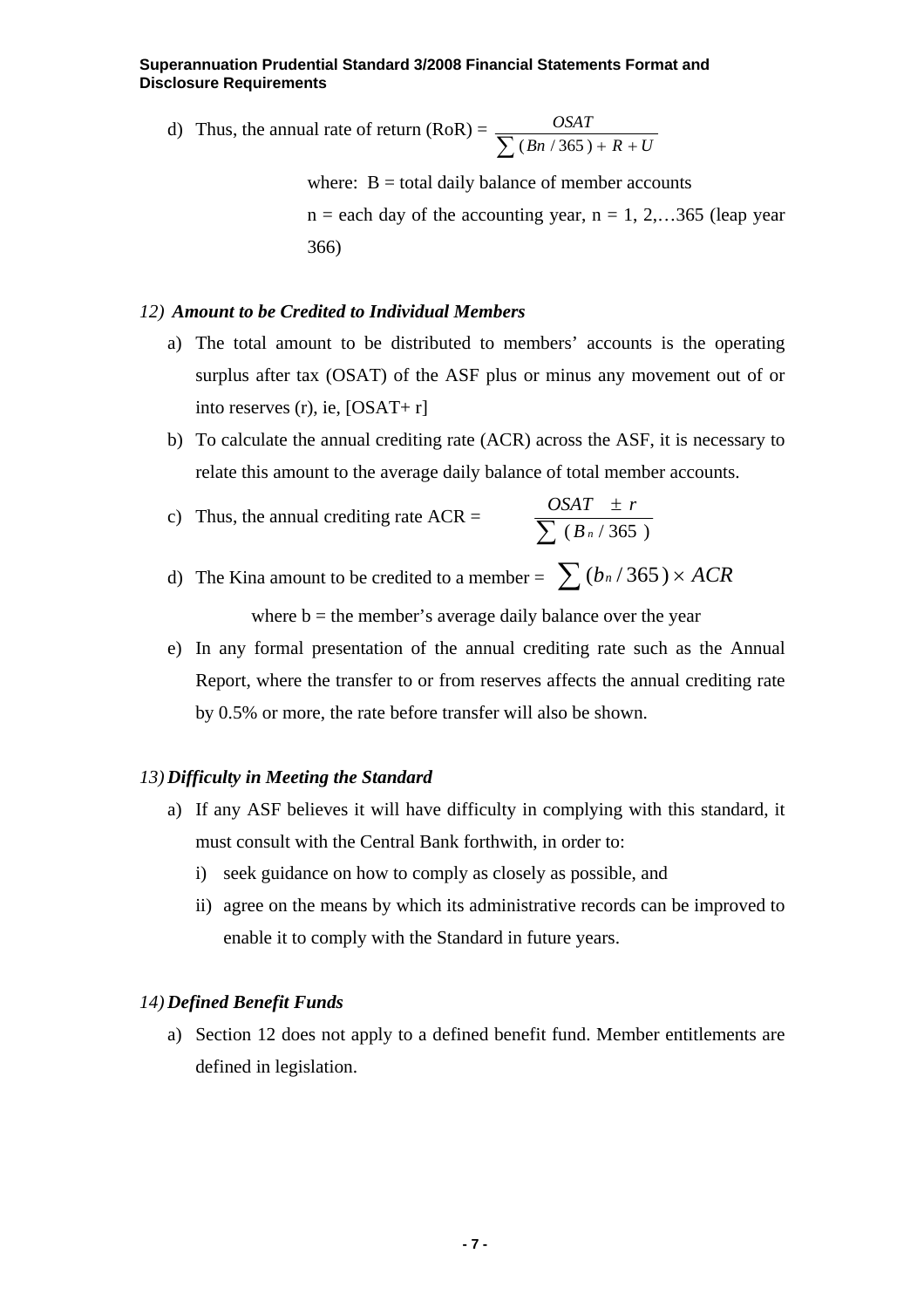### *15)Further Requirements*

- a) Any analysis or presentation of ASF returns over time shall be on a consistent basis or, if this is not feasible because of lack of adequate past information, it shall be clearly noted that the series is not fully comparable and the source of the discontinuity explained.
- b) In the presentation of the rate of return on funds employed, or of the crediting rate, particularly in any time series, the ASF shall ensure that members have sufficient information to see the real rate after allowance for inflation. This may be done by deducting the annual CPI from the nominal rate as calculated above.
- c) The Central Bank should be consulted in the event any ASF has any uncertainty in the proper calculation of the RoR, the OSAT, the ACR or the amount to be credited to member accounts.

## **PART IV – ADVICE TO MEMBERS**

## 16) *Written Statements*

- a) Section 56 (1) of the Act requires the ASF to cause to be published a written statement of the financial and management performance of the ASF.
- b) The written statement shall contain:
	- i) an abridged statement of net assets available to pay benefits; and
	- (ii) an abridged statement of changes in net assets.
- c) The written statement may be published in the form of a newspaper advertisement, poster or other written or electronic format so that it can be accessed by each member.
- d) The written statement should include:
	- i) a summary of the Chairman's commentary and the Chief Executive Officer's commentary;
	- ii) a clear outline of the investment strategy being followed by the ASF including advice as to the risks that may arise from that strategy;
	- (iii) an analysis showing how the investment results for the year were achieved; and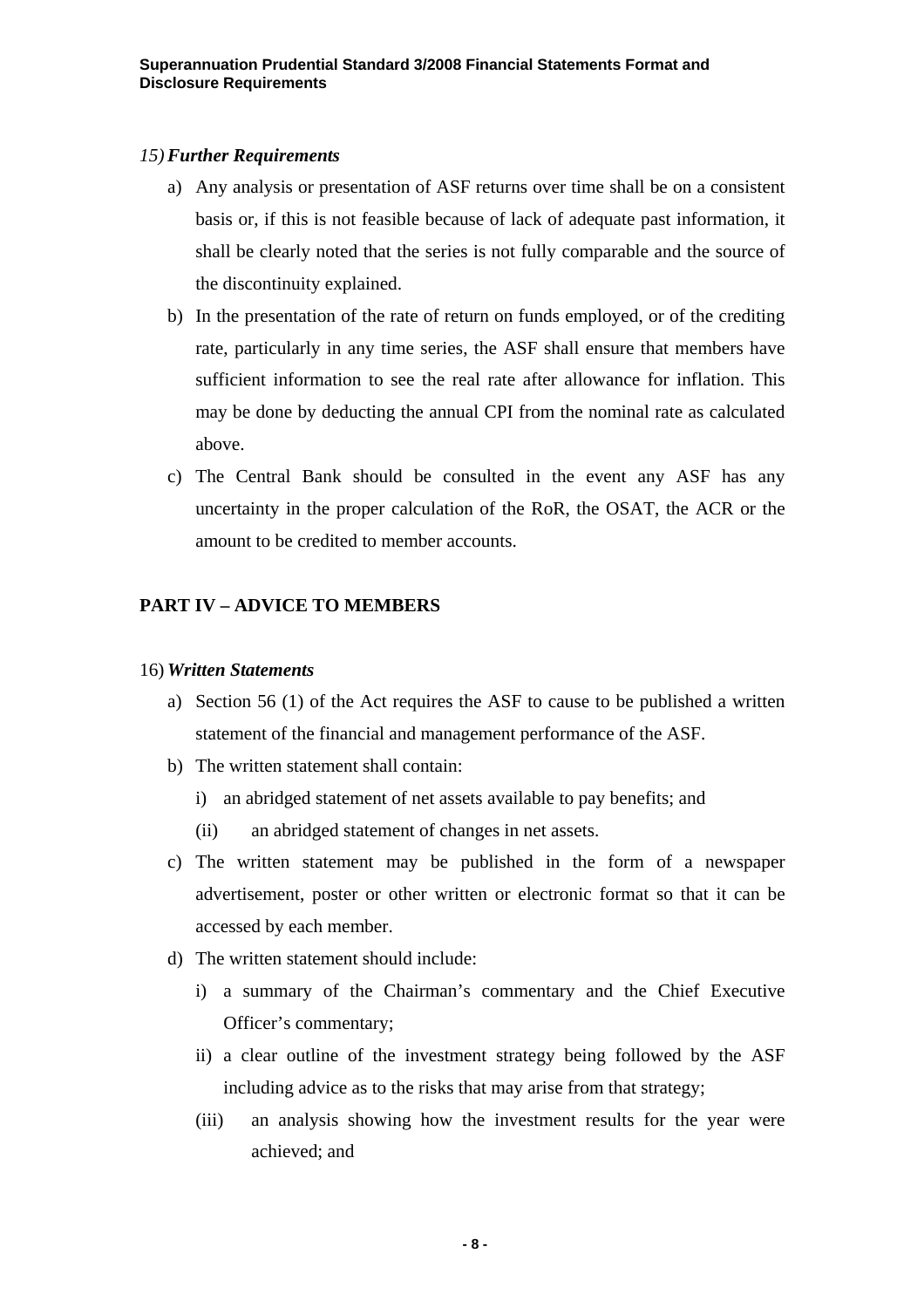- (iv) details of the major investments of the ASF and the relative importance of those investments to the ASF.
- e) The written statement shall include a summary of any changes in legislation that may affect the future activities of the fund and any changes to the instruments that govern the fund and where applicable outline the financial effects of such changes.
- f) The written statement should include:
	- i) the management expense ratio together with a concise outline of what it measures;
	- (ii) the rate of return earned by the ASF together with the benchmark return;
	- (iii) the rate of return credited to members' accounts; and
	- (iv) the amounts added to or withdrawn from any reserve accounts together with a concise outline of the purpose of those reserves.
- g) The written statement must clearly indicate how members may access further information, including obtaining a copy of the Financial Statement of the ASF.

## 17) *Written Summary*

- a) Section 56 (1) of the Act requires the ASF to cause to be published a written summary of the financial and management performance of the ASF together with the end-of-year balance of the member's account.
- b) A written summary shall be addressed each member individually.
- c) The written summary shall include:
	- i) a statement of the net assets available to pay benefits;
	- (ii) a statement of the total balances of members' accounts; and
	- (iii) a statement of the amount held in reserve accounts.
- d) The written summary should include:
	- i) the management expense ratio together with a concise outline of what it measures;
	- (ii) the rate of return earned by the ASF together with the benchmark return;
	- (iii) the rate of return credited to members' accounts.
- e) The written statement shall include the end-of-year balance of each member's account.